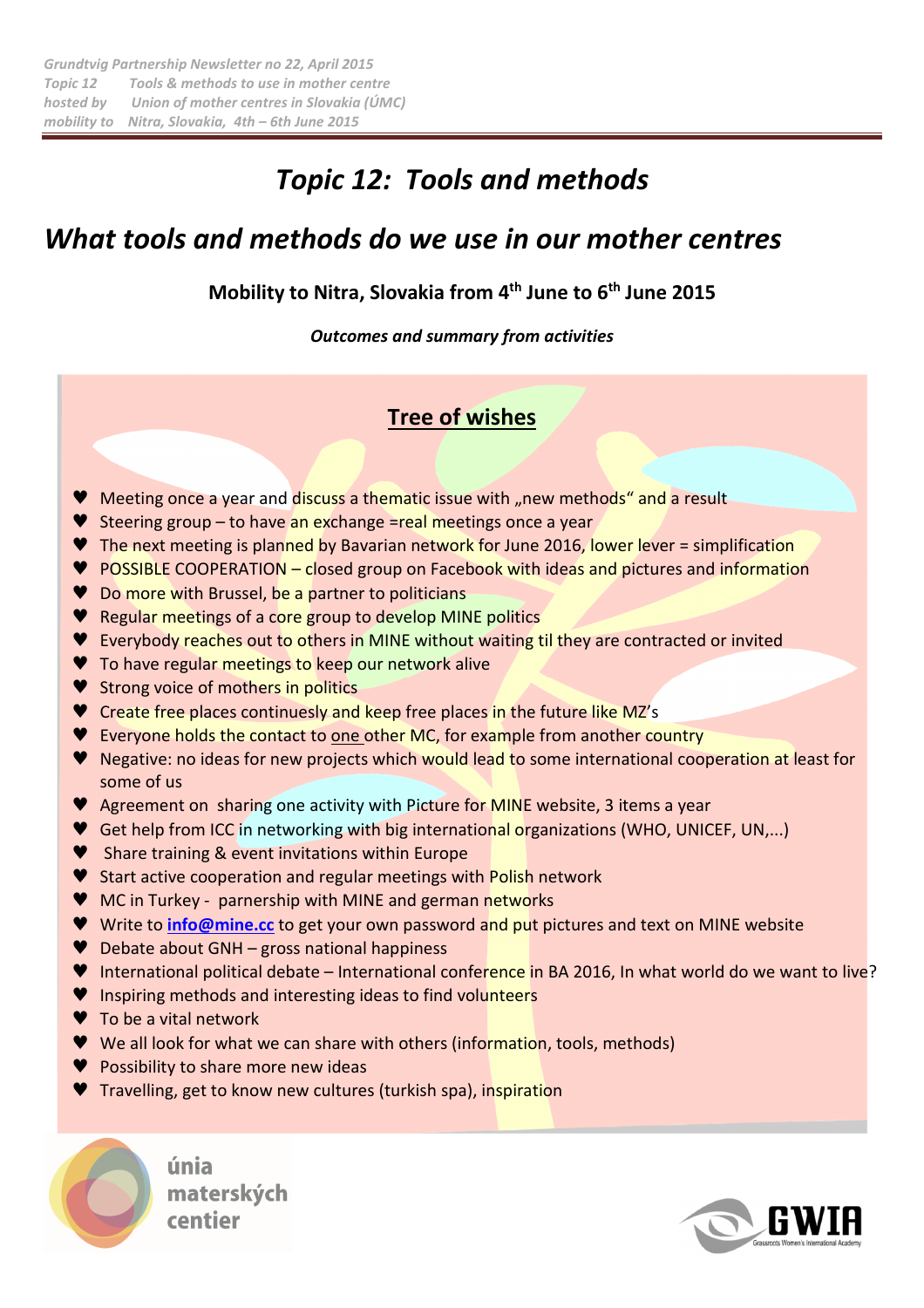- ♥ We need more EU projects to be together, we had lovely evening yesterday, thank you for hospitability
- ♥ Better communication, exchange of best practice via common Forum
- ♥ To continue our exchange through MINE and get political voice
- ♥ Negatives too much of powerpoint presentation
- ♥ Positives how to find new sources of funding and regular meetings, creative methods
- ♥ Some new people to create a monitoring group
- ♥ Keep networking, searching for needs of MCs and meet at least every 6 months to discuss (online, or face to face), inform the partner severy 3 months about activities – inspiration and assistance
- ♥ Everybody apply at home what they learnt abroad, shares pictures and experience in their own MC or network
- ♥ MINE facebook presence
- ♥ When raising Money for own network or MC we also talk about MINE and look for possibilities
- ♥ More communication is needed
- ♥ Networking should continue even without project
- ♥ Search for funding opportunities not olny for ourselves but also for other MC and networks as well
- ♥ Giving a voice to Roma women we will share results from Bavarian project on groupmine
- ♥ Don't forget abou MINE, mention it on your web or annual report
- ♥ For the future: communication! Informing each other about what is going on in your network.
- ♥ Activate group MINE, commitment of Mine group

After an opening discussion all partners have agreed that the best tool and method in one is simply talk to one another, to listen up to other person in safe and kind environment. This way the problem is identified and MC can offer possible solutions, help and advice.

#### **What does TRUST mean to you?**

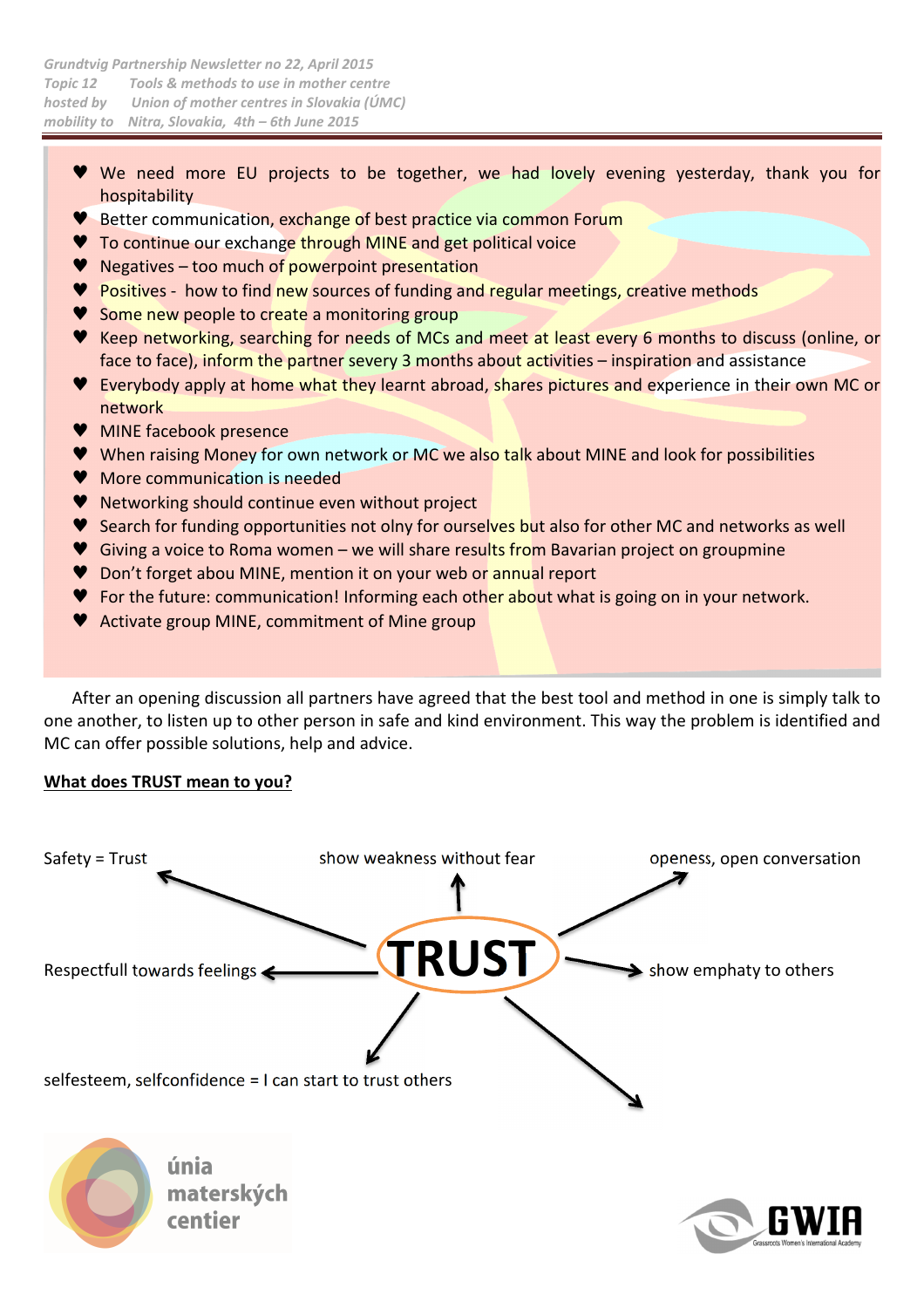clear rules, be familiar with the space/person

### **MUTUAL TRUST**

- Attitude, how do we do it, find out TALKING TO EACH OTHER IN SAFE real needs of our visitors, talk to them ENVIRONMENT
- $\triangleright$  Open & closed courses, playgroups, breakfast to discuss issues
- $\triangleright$  Ask mums: What have you done for yourself this week? and discuss, start a conversation and get to know each other
- $\triangleright$  MC is Multigeneration space, MC CONCEPT has to alter and change.

#### **CONFLICTS**

What conflicts do you deal with in your MC?

#### POLAND

Children are fighting – parents are trying to sort it out on their level

Solution> Hang set of clear rules on the wall.

#### AUSTRIA

- Regular meetings of leaders and active members
- To know an expectation of everybody
- Step down/ accept a general opinion
- To take responsibility
- MC to become proffesional (paid and voluntary work)
- Boundaries are broken

#### **Which question was the most interesting to you?**

Think about the questionaire and your discussions in you MC. Questionaire for volunteers – keep data, but also sit down and have face to face meeting

- Free software for databank
- ∗ Registration is putting people off (note from Turkey)
- ∗ To promote MC's needs to let network know what is needed



materských

#### **HOW TO BUILD IT? WHAT METHODS TO YOU USE?**

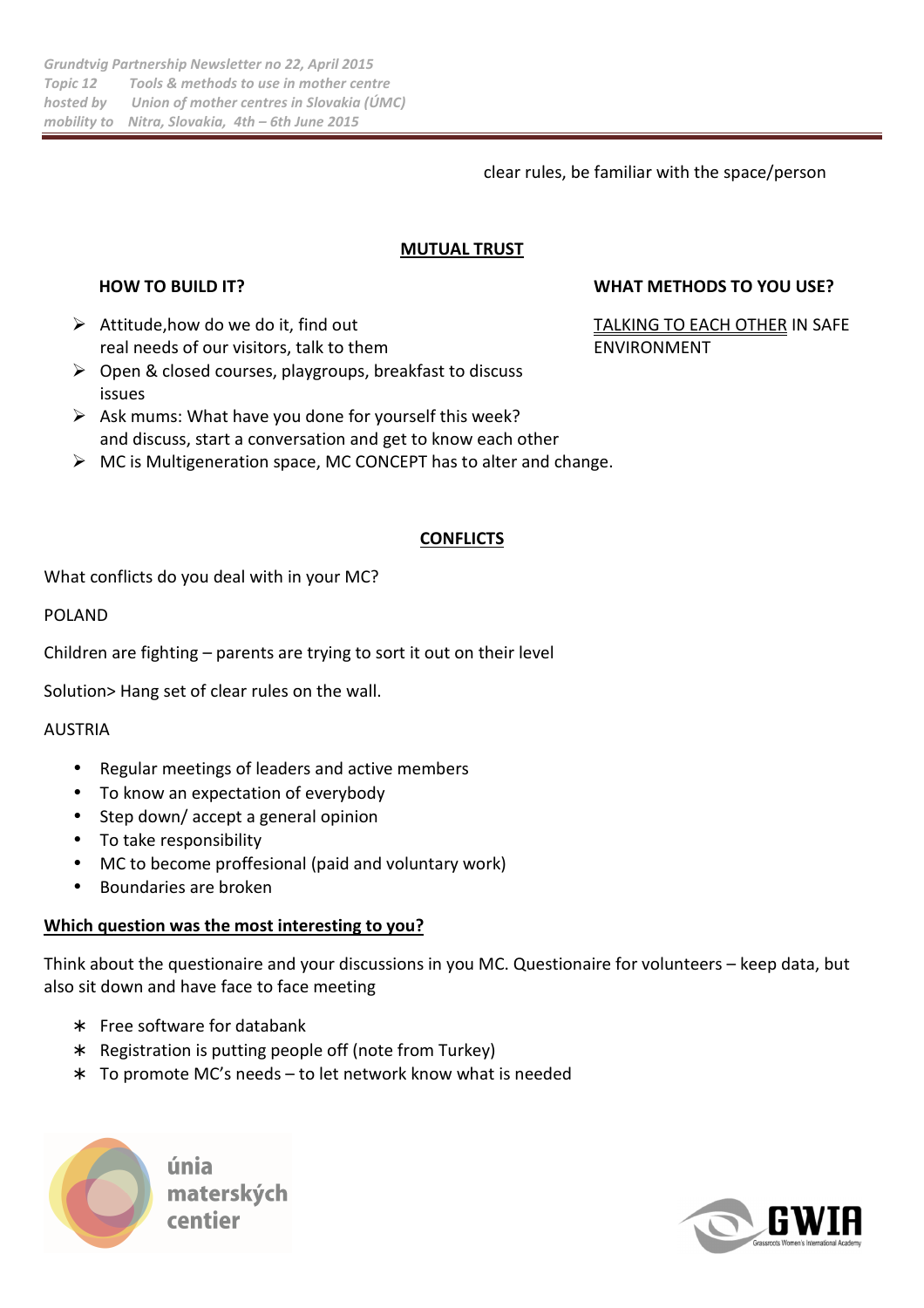### **What grasp your attention, what has stired a debate?**

- ∗ How do you avoid a conflict in your MC?
- ∗ Training of volunteers and active members
- ∗ How do you cope with burn-out syndrome?
- ∗ How do you avoid burn-out syndrome?
- ∗ Essential values and principles have they changed?
- ∗ How do you manage to inspire enthusiasm among members for the MC idea?
- Most important was the first question (How do you build up mutual trust amongst the members and MC management?)
- ∗ What characteristics should the network leaders of mother centres or individual centres have? What qualities should they have?

### **What are MINE priorities?**

- To improve communication and start to use Facebook because:
	- 1. It is international
	- 2. It is a communication channel for many of us
	- 3. It covers sharing of information, ideas, events, ...
	- 4. It offers diary management

#### **Actions**

- $\triangleright$  Soňa Holíková to set up MINE Facebook profile
- $\triangleright$  All of us (who wants to) to join MINE FB page and use it as much we can to be more visible in international scale
- $\triangleright$  Set up counry related folders on MINE website and start to enter articles and pictures about our latest events, archievements (get log in details through Marieke **OR** write to **info@mine.cc**)
- $\triangleright$  To join MINE dropbox and use our collective history to our advantage when presenting our organization and for fundraising activities (write to Marieke to get access)
- To do more actions and start from targeted smaller projects which will be managed by **MINE Steering committee:**
	- 1. Defne Ağaoğlu (Turkey)
	- 2. Susanne Veit, Susanne Baier (Bavaria)
	- 3. Katarína Scott (Slovakia)
	- 4. Renate Stein (Argentina)
	- 5. Marieke van Geldermalsen-Jaeckel (Nederlands)
	- 6. Ingrid Bregenzer, Andrea Laux (Mutterforum, Stuttgart)
	- 7. Iwona Smyk-Smolińska (Poland)
	- 8. Austria (TBC)



materských